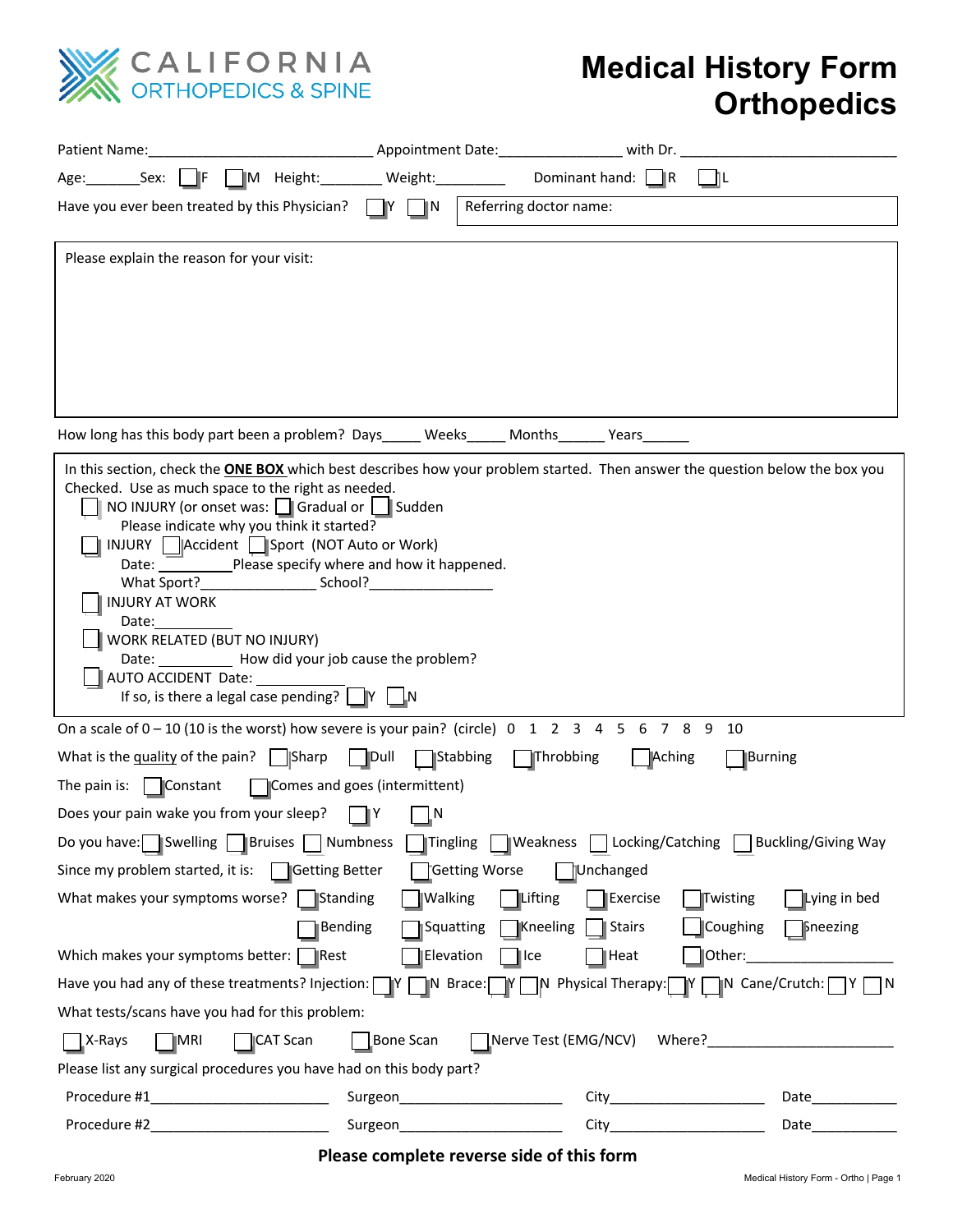| Have you ever had problems with general anesthesia? $\Box$ Yes                                                                                                                                                                                                                                                                                                                                                                                        |                                                                 |                                                                                         | $\square$ No |                              |                                         |
|-------------------------------------------------------------------------------------------------------------------------------------------------------------------------------------------------------------------------------------------------------------------------------------------------------------------------------------------------------------------------------------------------------------------------------------------------------|-----------------------------------------------------------------|-----------------------------------------------------------------------------------------|--------------|------------------------------|-----------------------------------------|
|                                                                                                                                                                                                                                                                                                                                                                                                                                                       |                                                                 |                                                                                         |              |                              |                                         |
|                                                                                                                                                                                                                                                                                                                                                                                                                                                       |                                                                 |                                                                                         |              |                              |                                         |
| Prior and current illnesses and injuries: Note that the state of the state of the state of the state of the state of the state of the state of the state of the state of the state of the state of the state of the state of t                                                                                                                                                                                                                        |                                                                 |                                                                                         |              |                              |                                         |
|                                                                                                                                                                                                                                                                                                                                                                                                                                                       |                                                                 |                                                                                         |              |                              |                                         |
| Alcohol: Don't Drink: ___________                                                                                                                                                                                                                                                                                                                                                                                                                     |                                                                 |                                                                                         |              |                              | Quantity Daily: 2000                    |
| Don't Smoke: ____________<br>Tobacco:                                                                                                                                                                                                                                                                                                                                                                                                                 |                                                                 |                                                                                         |              |                              | Smoker: # of Years: # under # of Packs: |
| Are you currently having or have you ever had a problem with the following:<br><b>Heart Disease</b><br>High Blood Pressure<br>Lung/Breathing Problem<br>Cancer<br><b>Diabetes</b><br>Ulcer or Stomach Problem<br>GI Bleed<br>Kidney Problem<br>Hepatitis<br>Anemia or other Blood Disorder<br>Epilepsy or Seizures<br>Anxiety/Depression<br>Arthritis/Rheumatoid Arthritis<br>Thyroid Problem<br><b>Other Medical Condition</b><br>Blood Clots/DVT/PE | Yes<br>ᇅ<br>마<br>⊔<br>❏<br>❏<br>口<br>머<br>❏<br>❏<br>❏<br>❏<br>ப | No<br>口<br>口<br>❏<br>❏<br>❏<br>❏<br>❏<br>$\Box$<br>口<br>❏<br>❏<br>❏<br>❏<br>❏<br>❏<br>❏ |              | Describe all "Yes" responses |                                         |

## **Family History**

Does your immediate family have a history of any of the following medical conditions?

|                      | Yes | <b>No</b> | Relationship                                                                                                                   |
|----------------------|-----|-----------|--------------------------------------------------------------------------------------------------------------------------------|
| <b>Heart Disease</b> |     |           |                                                                                                                                |
| High Blood Pressure  |     |           |                                                                                                                                |
| Stroke               |     |           |                                                                                                                                |
| <b>Diabetes</b>      |     |           |                                                                                                                                |
| Cancer               |     |           |                                                                                                                                |
|                      |     |           | the state of the fallent interesting to concert to the heat of much showed and thill was held much account on the state of his |

I certify that the following information is correct to the best of my knowledge. I will not hold my doctor or any members of his/her staff responsible for any errors or omissions that I may make in the completion of this form.

| <b>Patient Signature</b> | (Date) | Physician Signature                                            | (Date) |
|--------------------------|--------|----------------------------------------------------------------|--------|
|                          |        | Do not write in this box/For official use only/Chief Complaint | 2      |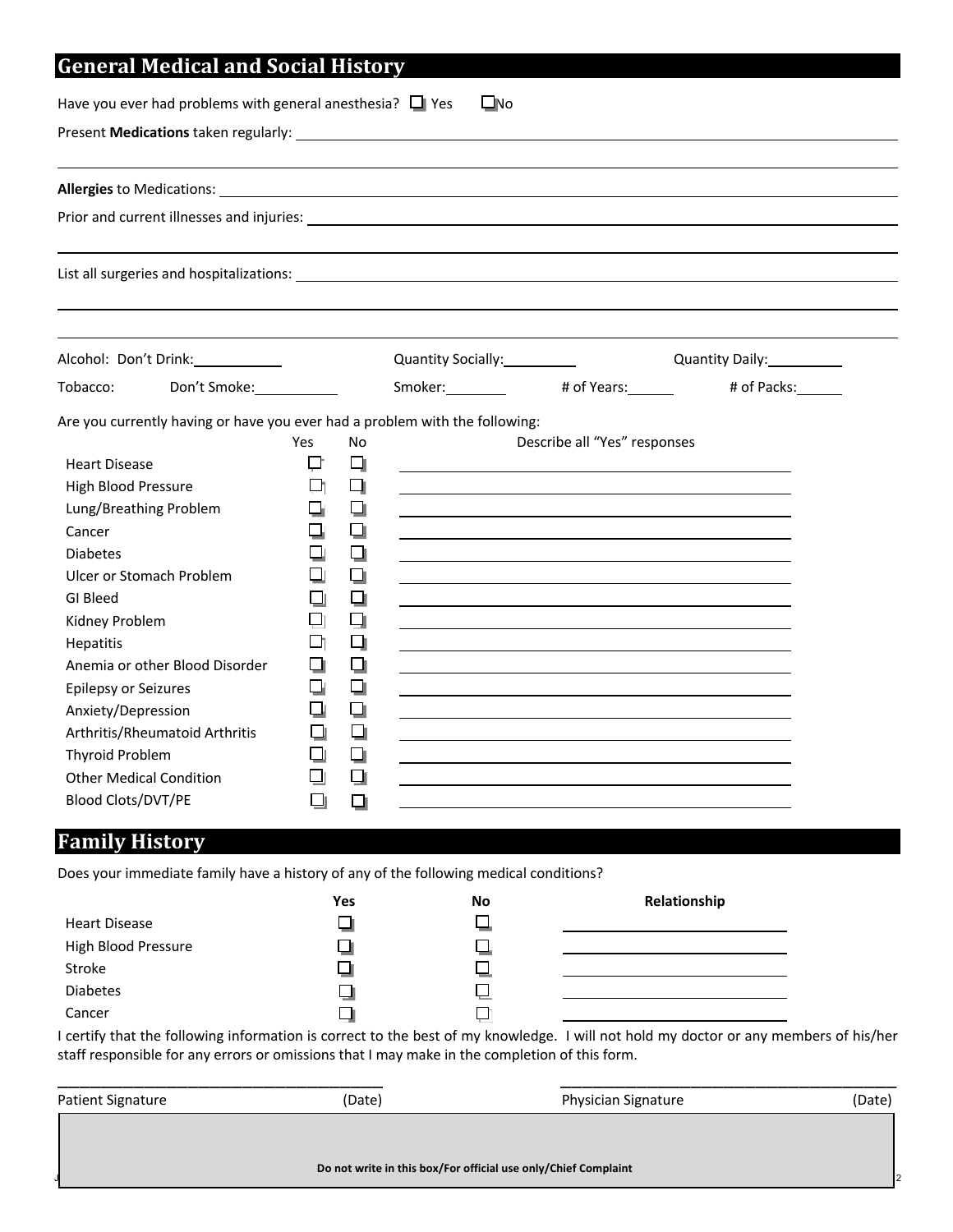

# **Patient Demographic**

## **Patient Information**

| Name: Contract Contract Contract Contract Contract Contract Contract Contract Contract Contract Contract Contract Contract Contract Contract Contract Contract Contract Contract Contract Contract Contract Contract Contract  |                                                                             |                                                                     |
|--------------------------------------------------------------------------------------------------------------------------------------------------------------------------------------------------------------------------------|-----------------------------------------------------------------------------|---------------------------------------------------------------------|
|                                                                                                                                                                                                                                |                                                                             |                                                                     |
|                                                                                                                                                                                                                                |                                                                             |                                                                     |
|                                                                                                                                                                                                                                |                                                                             |                                                                     |
| Social Security: <u>Contract Communication</u> Pharmacy & City Location: Contract Communication Contract Communication                                                                                                         |                                                                             |                                                                     |
|                                                                                                                                                                                                                                |                                                                             |                                                                     |
|                                                                                                                                                                                                                                |                                                                             |                                                                     |
|                                                                                                                                                                                                                                |                                                                             |                                                                     |
|                                                                                                                                                                                                                                |                                                                             |                                                                     |
|                                                                                                                                                                                                                                |                                                                             |                                                                     |
|                                                                                                                                                                                                                                |                                                                             |                                                                     |
|                                                                                                                                                                                                                                |                                                                             |                                                                     |
|                                                                                                                                                                                                                                |                                                                             |                                                                     |
| Special Needs: Website the Contract of the Contract of the Contract of the Contract of the Contract of the Contract of the Contract of the Contract of the Contract of the Contract of the Contract of the Contract of the Con |                                                                             |                                                                     |
|                                                                                                                                                                                                                                |                                                                             |                                                                     |
| <u>IT IS A FEDERAL REQUIREMENT THAT CALIFORNIA ORTHOPEDICS &amp; SPINE REPORTS THE FOLLOWING:</u>                                                                                                                              |                                                                             |                                                                     |
| *Ethnicity: I Hispanic or Latino<br>American Indian or Alaska Native<br>*Race:                                                                                                                                                 |                                                                             | $\Box$ White                                                        |
| □ Not Hispanic or Latino<br>$\Box$ Asian                                                                                                                                                                                       |                                                                             | Decline to State                                                    |
| Decline to State<br>□ Native Hawaiian or other Pacific Islander                                                                                                                                                                |                                                                             |                                                                     |
| Black or African American                                                                                                                                                                                                      |                                                                             |                                                                     |
|                                                                                                                                                                                                                                |                                                                             |                                                                     |
| * This information will be held confidential and only a limited number of people will have access to the data                                                                                                                  |                                                                             |                                                                     |
| <b>Insurance Information</b>                                                                                                                                                                                                   |                                                                             |                                                                     |
| How are you planning on paying for your visit today with the doctor (check ONE only)                                                                                                                                           |                                                                             |                                                                     |
| Medical Insurance: <u>_____________________</u>                                                                                                                                                                                | Workman Compensation Insurance/Claim: Vorkman Compensation Insurance/Claim: |                                                                     |
| Privately Paying/Cash: 2008                                                                                                                                                                                                    | Motor Vehicle Insurance/Claim: _______________                              |                                                                     |
| Subscriber or Policy Holder:<br><u> 1989 - Johann Barnett, fransk politik (d. 1989)</u>                                                                                                                                        | Subscriber Birth date:                                                      |                                                                     |
| Name as it appears on insurance card: Name is a series of the series of the series of the series of the series                                                                                                                 |                                                                             |                                                                     |
| Relationship to subscriber/insured:<br><u>Netationship</u> to subscriber/insured:                                                                                                                                              |                                                                             |                                                                     |
|                                                                                                                                                                                                                                |                                                                             | Phone $\#$ 2. The set of $\#$ 2. The set of $\#$ 2. The set of $\#$ |
|                                                                                                                                                                                                                                |                                                                             | City: City: City: City:                                             |
| Insurance I.D.#                                                                                                                                                                                                                |                                                                             |                                                                     |
| Secondary Insurance: New York Changes and Changes and Changes and Changes and Changes and Changes and Changes and Changes and Changes and Changes and Changes and Changes and Changes and Changes and Changes and Changes and  |                                                                             |                                                                     |

**Assignment and Release:** I hereby authorize my insurance benefits to be paid directly to my physician (California Orthopedics & Spine). I understand I am financially responsible for non-covered services and also authorize my physician to release any information required.

Patient Signature Date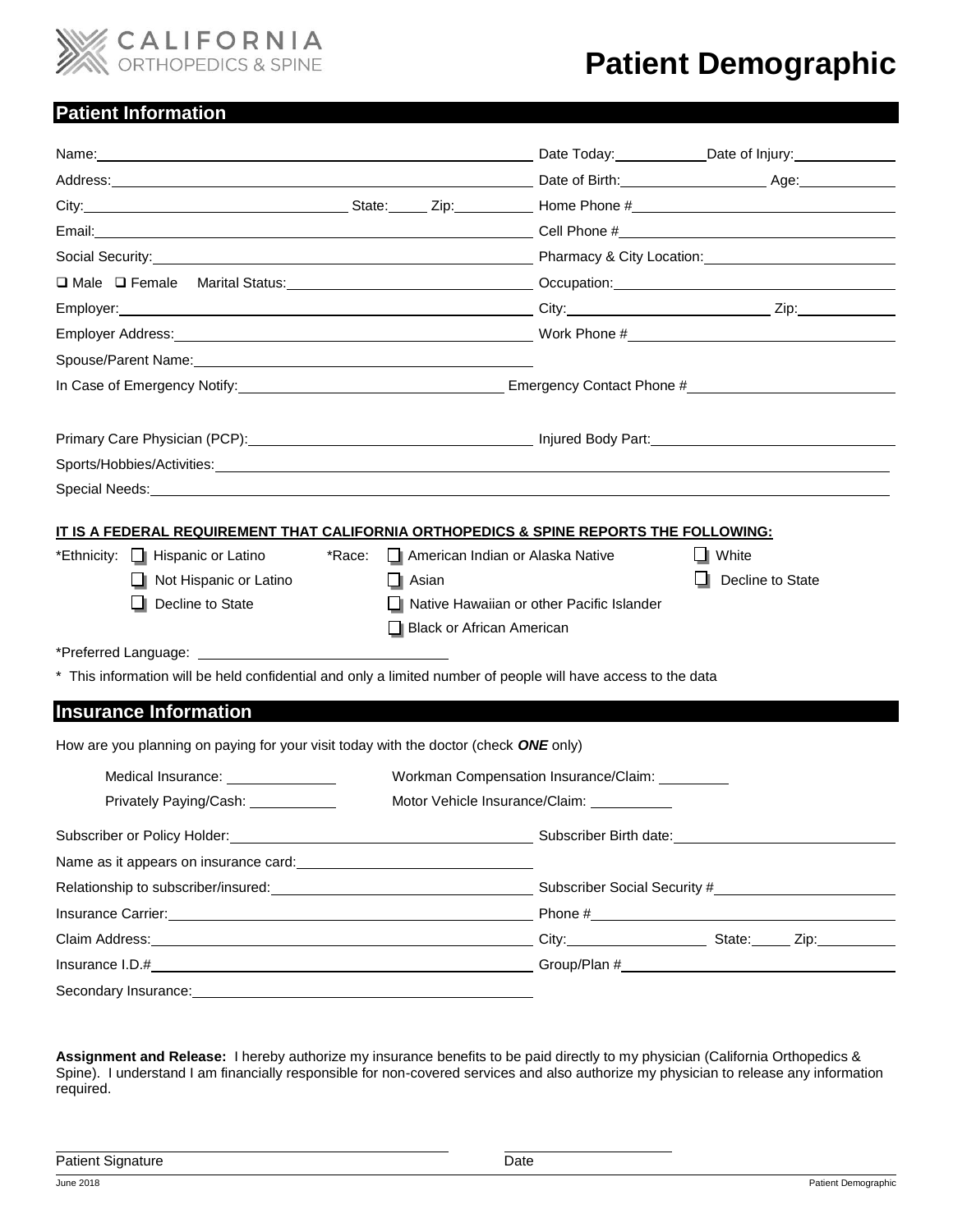

# **HIPAA Notice of Privacy Practices**

California Orthopedics & Spine 18 Bon Air Road, Larkspur, CA 94939 (415) 927-5300

Effective as of April/14/2003 Revised March/26/2013

### **THIS NOTICE DESCRIBES HOW MEDICAL INFORMATION ABOUT YOU MAY BE USED AND DISCLOSED AND HOW YOU CAN GET ACCESS TO THIS INFORMATION. PLEASE REVIEW IT CAREFULLY.**

This Notice of Privacy Practices is NOT an authorization. This Notice of Privacy Practices describes how we, our Business Associates and their subcontractors, may use and disclose your protected health information (PHI) to carry out treatment, payment or health care operations (TPO) and for other purposes that are permitted or required by law. It also describes your rights to access and control your protected health information. "Protected Health Information" is information about you, including demographic information, that may identify you and that relates to your past, present or future physical or mental health condition and related health care services.

## **USES AND DISCLOSURES OF PROTECTED HEALTH INFORMATION**

The magraphic information, that may identify you and that relates to your past, present or<br>nographic information, that may identify you and that relates to your past, present or<br>dition and related health care services.<br>**CO** Your protected health information may be used and disclosed by your physician, our office staff and others outside of our office that are involved in your care and treatment for the purpose of providing health care services to you, to pay your health care bills, to support the operation of the physician's practice, and any other use required by law.

**Treatment:** We will use and disclose your protected health information to provide, coordinate, or manage your health care and any related services. This includes the coordination or management of your health care with a third party. For example, your protected health information may be provided to a physician to whom you have been referred to ensure that the physician has the necessary information to diagnose or treat you.

**Payment:** Your protected health information will be used, as needed, to obtain payment for your health care services. For example, obtaining approval for a hospital stay may require that your relevant protected health information be disclosed to the health plan to obtain approval for the hospital admission.

**Healthcare Operations:** We may use or disclose, as-needed, your protected health information in order to support the business activities of your physician's practice. These activities include, but are not limited to, quality assessment, employee review, training of medical students, licensing, fundraising, and conducting or arranging for other business activities. For example, we may disclose your protected health information to medical school students that see patients at our office. In addition, we may use a sign-in sheet at the registration desk where you will be asked to sign your name and indicate your physician. We may also call you by name in the waiting room when your physician is ready to see you. We may use or disclose your protected health information, as necessary, to contact you to remind you of your appointment, and inform you about treatment alternatives or other health-related benefits and services that may be of interest to you. If we use or disclose your protected health information for fundraising activities, we will provide you the choice to opt out of those activities. You may also choose to opt back in.

We may use or disclose your protected health information in the following situations without your authorization. These situations include: as required by law, public health issues as required by law, communicable diseases, health oversight, abuse or neglect, food and drug administration requirements, legal proceedings, law enforcement, coroners, funeral directors, organ donation, research, criminal activity, military activity and national security, workers' compensation, inmates, and other required uses and disclosures. Under the law, we must make disclosures to you upon your request. Under the law, we must also disclose your protected health information when required by the Secretary of the Department of Health and Human Services to investigate or determine our compliance with the requirements under Section 164.500.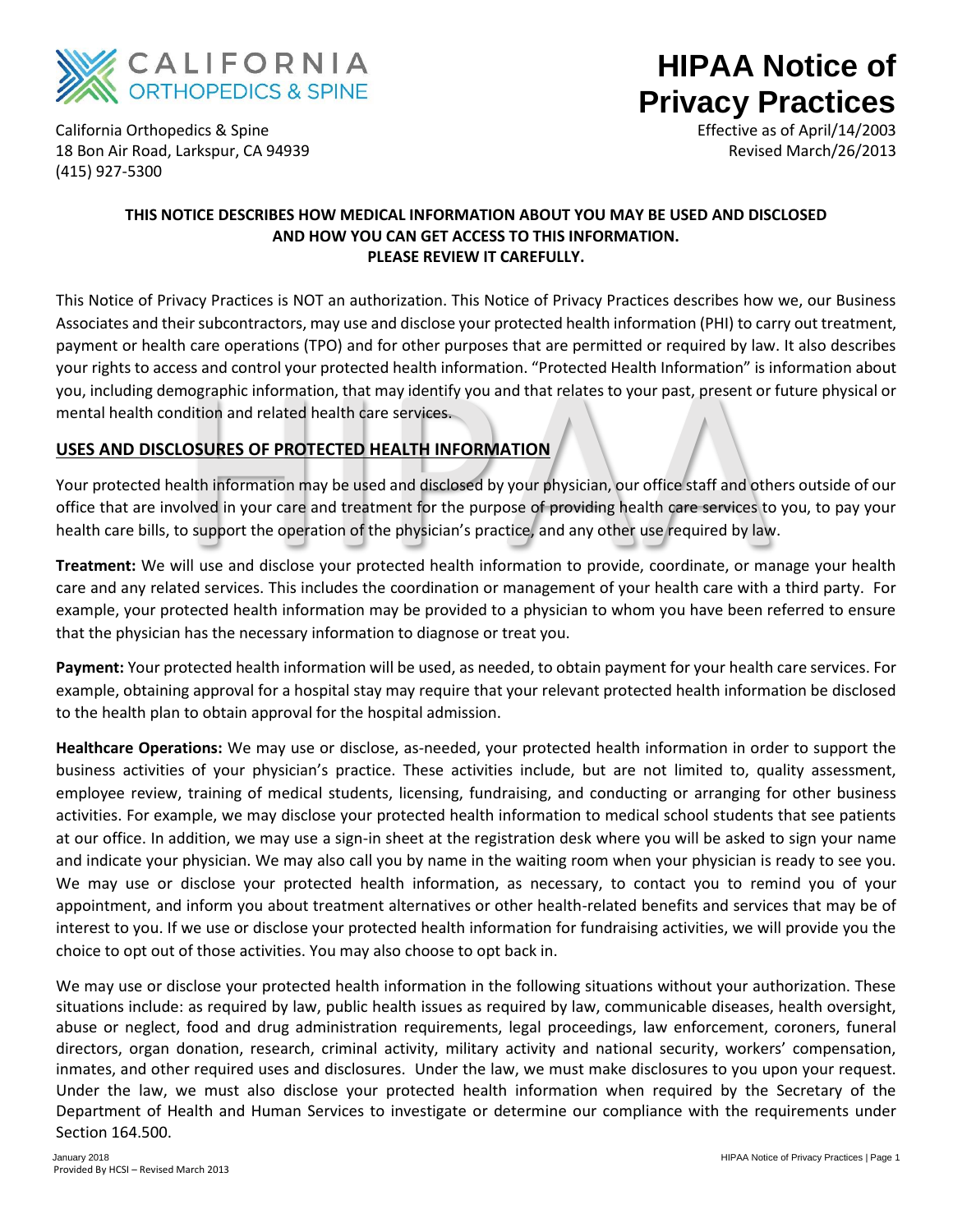#### **USES AND DISCLOSURES THAT REQUIRE YOUR AUTHORIZATION**

**Other Permitted and Required Uses and Disclosures** will be made **only with your consent**, **authorization** or opportunity to object unless required by law. Without your authorization, we are expressly prohibited to use or disclose your protected health information for marketing purposes. We may not sell your protected health information without your authorization. We may not use or disclose most psychotherapy notes contained in your protected health information. We will not use or disclose any of your protected health information that contains genetic information that will be used for underwriting purposes.

**You may revoke the authorization**, at any time, in writing, except to the extent that your physician or the physician's practice has taken an action in reliance on the use or disclosure indicated in the authorization.

#### **YOUR RIGHTS**

The following are statements of your rights with respect to your protected health information.

**You have the right to inspect and copy your protected health information (fees may apply) –** Pursuant to your written request**,** you have the right to inspect or copy your protected health information whether in paper or electronic format. Under federal law, however, you may not inspect or copy the following records: Psychotherapy notes, information compiled in reasonable anticipation of, or used in, a civil, criminal, or administrative action or proceeding, protected health information restricted by law, information that is related to medical research in which you have agreed to participate, information whose disclosure may result in harm or injury to you or to another person, or information that was obtained under a promise of confidentiality.

or administrative action or proceeding, protected health information restricted by law, information in which you have agreed to participate, information whose disclosure may result in harm or information that was obtained You have the right to request a restriction of your protected health information – This means you may ask us not to use or disclose any part of your protected health information for the purposes of treatment, payment or healthcare operations. You may also request that any part of your protected health information not be disclosed to family members or friends who may be involved in your care or for notification purposes as described in this Notice of Privacy Practices. Your request must state the specific restriction requested and to whom you want the restriction to apply. Your physician is not required to agree to your requested restriction except if you request that the physician not disclose protected health information to your health plan with respect to healthcare for which you have paid in full out of pocket.

You have the right to request to receive confidential communications – You have the right to request confidential communication from us by alternative means or at an alternative location. You have the right to obtain a paper copy of this notice from us, upon request, even if you have agreed to accept this notice alternatively i.e. electronically.

**You have the right to request an amendment to your protected health information –** If we deny your request for amendment, you have the right to file a statement of disagreement with us and we may prepare a rebuttal to your statement and will provide you with a copy of any such rebuttal.

**You have the right to receive an accounting of certain disclosures –** You have the right to receive an accounting of disclosures, paper or electronic, except for disclosures: pursuant to an authorization, for purposes of treatment, payment, healthcare operations; required by law, that occurred prior to April 14, 2003, or six years prior to the date of the request.

**You have the right to receive notice of a breach** – We will notify you if your unsecured protected health information has been breached.

**You have the right to obtain a paper copy of this notice** from us even if you have agreed to receive the notice electronically. We reserve the right to change the terms of this notice and we will notify you of such changes on the following appointment. We will also make available copies of our new notice if you wish to obtain one.

#### **COMPLAINTS**

You may complain to us or to the Secretary of Health and Human Services if you believe your privacy rights have been violated by us. You may file a complaint with us by notifying our Compliance Officer of your complaint. **We will not retaliate against you for filing a complaint.**

HIPAA COMPLIANCE OFFICER Phone email

**We are required by law to maintain the privacy of, and provide individuals with, this notice of our legal duties and privacy practices with respect to protected health information. We are also required to abide by the terms of the notice currently in effect. If you have any questions in reference to this form, please ask to speak with our HIPAA Compliance Officer in person or by phone at our main phone number. Please sign the accompanying "Acknowledgment" form. Please note that by signing the Acknowledgment form you are only acknowledging that you have received or been given the opportunity to receive a copy of our Notice of Privacy Practices.**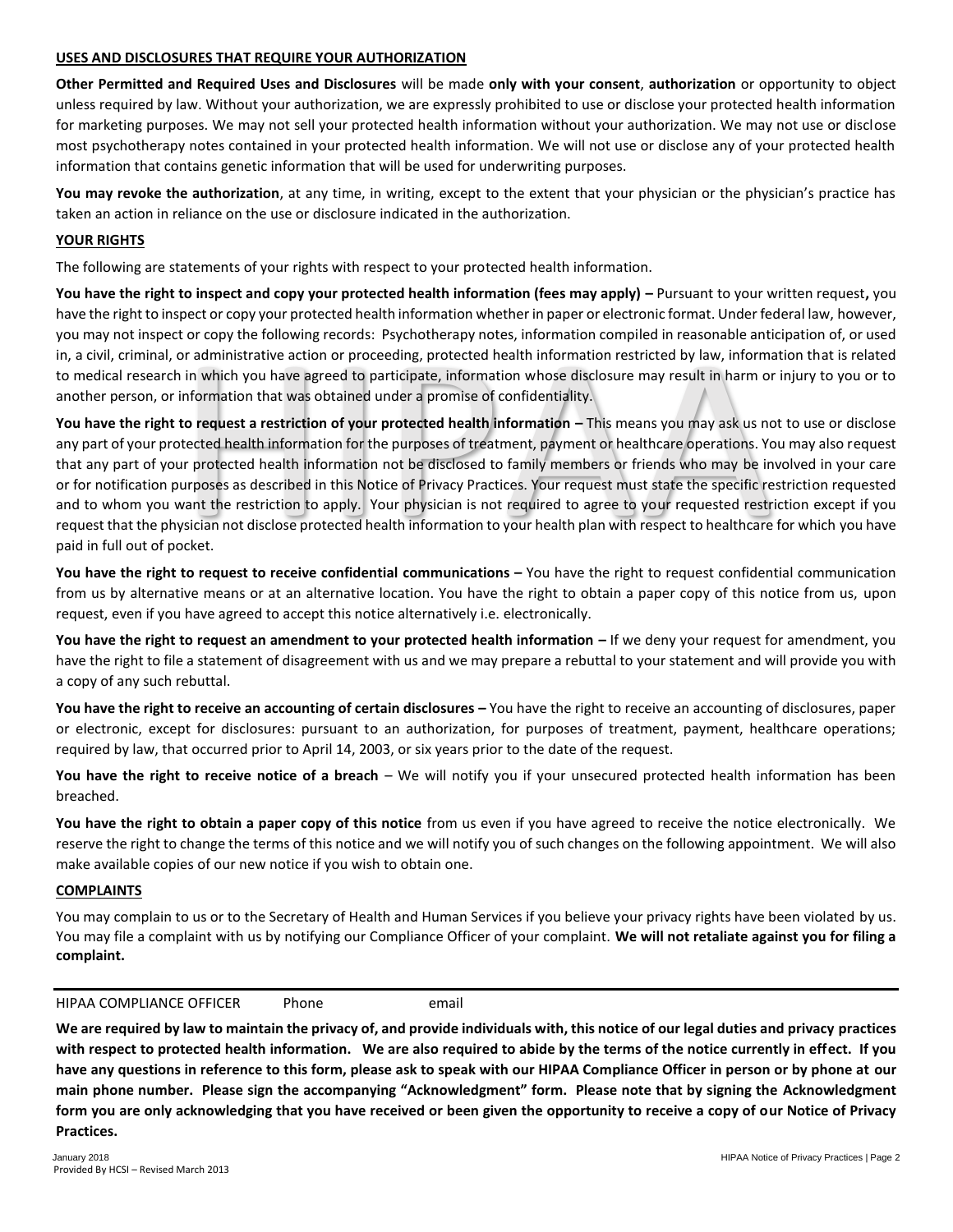

# **Acknowledgement of our Notice of Privacy Practices and Consent to Obtain Prescription History**

I agree that California Orthopedics and Spine may request and use my prescription medication history from other healthcare providers or third-party pharmacy benefit payors for treatment purposes.

I hereby acknowledge that I have received or have been given the opportunity to receive a copy of California Orthopedics & Spine Notice of Privacy Practices. (A laminated copy is available at the front desk. Additionally, I may request a hard copy at any time.) By signing below, I am giving acknowledgement that I have received or have had the opportunity to receive the Notice of Privacy Practices. I am also authorizing you to release and or discuss my Health Care Information with the following persons:

| Name                | Relationship |
|---------------------|--------------|
| Name                | Relationship |
| <b>Patient Name</b> | Date         |

**Signature**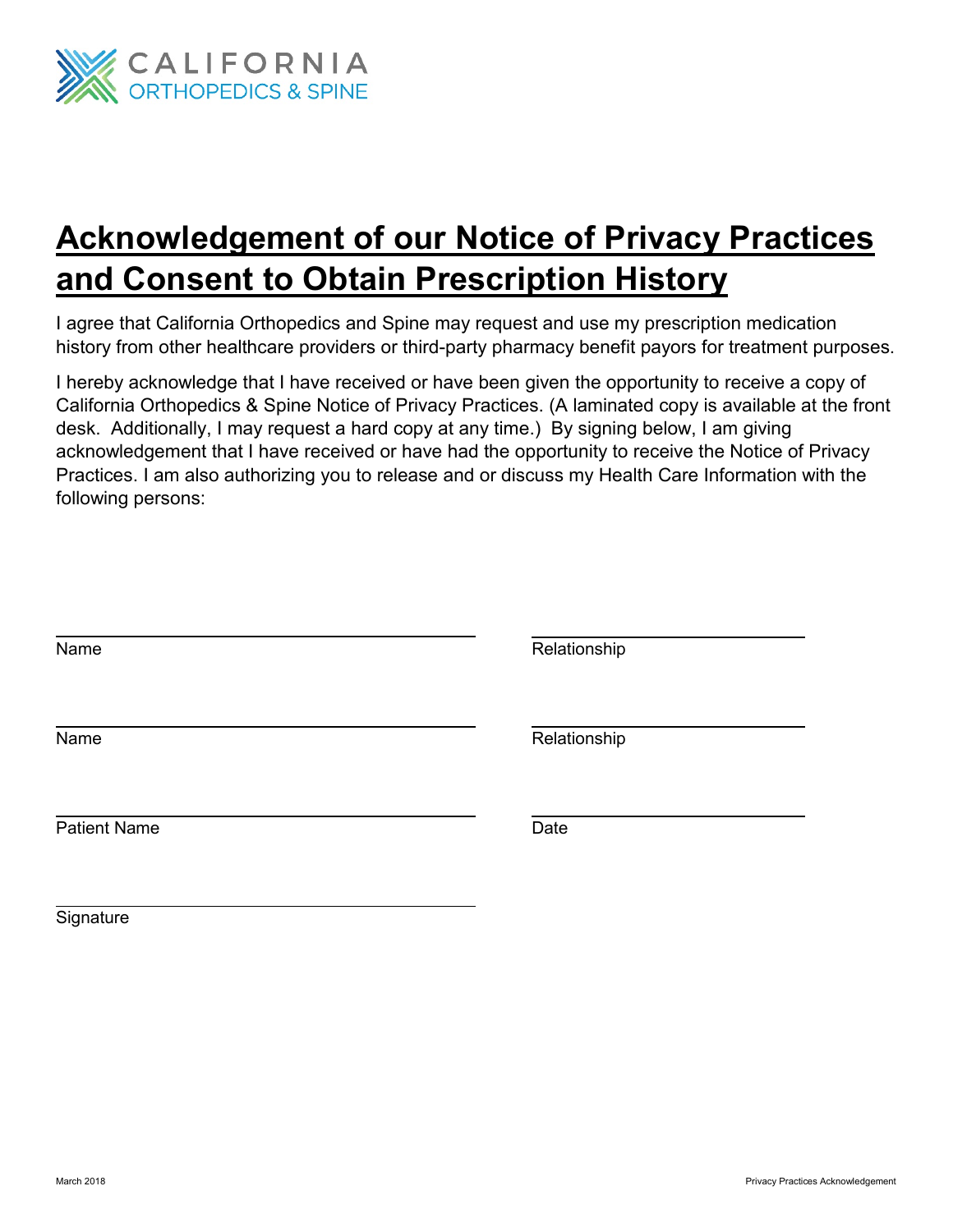

# Patient Information and Treatment Contract

At California Orthopedics & Spine, we strive to provide the most up-to-date treatment options that will benefit you. The following document helps prevent confusion about your responsibilities in treating your medical condition. Please read the following information carefully.

## FINANCIAL RESPONSIBILITY

You are responsible for all costs of your treatment. Your insurance may or may not cover all of the costs associated with the plan of care pursued by you and your physician. All copays are due at the time of service. As a courtesy to you, we will bill and collect the amount allowed by your insurance contract for your treatment. We are not responsible for insurer's inadequate payment, unreasonable payment delays, or claim denials. We do our best to make sure planned treatments are preauthorized for payments, but we advise that you verify your insurance benefits before undergoing treatments, procedures, or surgical intervention. Please be aware that certain services are not typically covered under the scope of a routine office visit by your insurance and, as such, are billed as follows:

| Forms and Letters                                 | $$25.00$ per page      |
|---------------------------------------------------|------------------------|
| <b>Pharmacy Medication Authorizations/Appeals</b> | \$50.00 per medication |
| Office Visit/Imaging No-Show                      | \$150.00               |
| Procedure/Surgery No-show                         | \$250.00               |
| <b>Return Check Fee</b>                           | \$25.00                |

## LATE ARRIVAL POLICY

Please be aware that if you are late to your appointment, you may be asked to reschedule your visit, or you may have to wait until we can fit you in after on-time arrivals have been seen.

## PHONE CALL POLICY

Our office receives a tremendous number of phone calls each day. In order to devote the appropriate care and attention to each patient in the office, our physicians and/or office staff typically return phone calls during the lunch hour or after regular business hours. The Medical Board of California discourages physicians from providing treatment information over the phone; therefore, if you are experiencing a new problem, please reschedule a return visit to discuss the issue in person. If you are having a life-threatening emergency, please dial 9-1-1. In general, we are not available to discuss issues over the phone with multiple family members. If you believe you will have difficulty remembering the treatment recommendations discussed during your office visit, please bring a family member to the visit to assist with note taking for your recollection.